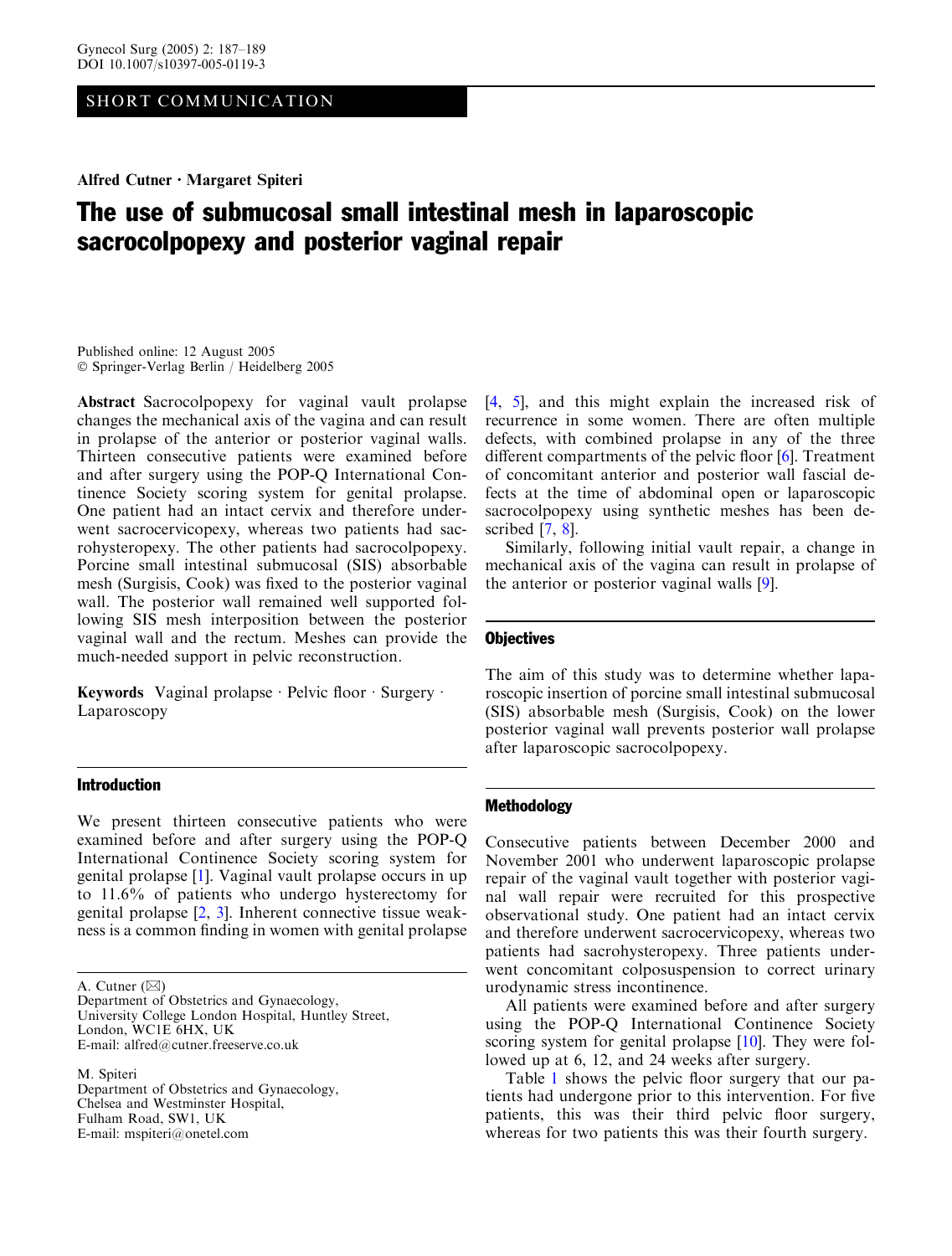<span id="page-1-0"></span>Table 1 Previous surgery in patients in this study (LAVH laparoscopically-assisted vaginal hysterectomy)

| First surgery                                                                       | Second surgery                      | Third surgery       |
|-------------------------------------------------------------------------------------|-------------------------------------|---------------------|
| Vaginal hysterectomy and anteroposterior repair - 4<br>LAVH and anterior repair - 1 | Anterior and enterocoele repair - 1 | Anterior repair - 1 |
| Total abdominal hysterectomy - 5<br>Subtotal hysterectomy - 1                       | Anterior repair - 3                 | Colposuspension - 1 |
| Colposuspension - 1<br>Manchester repair - 1                                        | Manchester $+$ post repair - 1      |                     |

#### **Technique**

The patient is placed in the lithotomy position. After catheterisation of the bladder and an adequate pneumoperitoneum, a 10-mm laparoscope is introduced through the umbilicus. Two secondary 5-mm ports are inserted, one at the same level lateral to the rectus sheath on the left-hand side and one on the right-hand side. The fourth port is 10–12 mm and placed in the midline in the suprapubic region. An assistant inserts a rectal probe in the vagina to exert pressure on the vault from below, along the natural axis of the vagina. A further rectal probe is placed in the rectum so the rectovaginal septum can be easily identified.

The abdominal cavity is inspected, and any adhesions are lysed. The pouch of Douglas and the ureters are well visualised. The peritoneum covering the vault is incised transversely, and the white vaginal fascia is exposed (Fig. 1). Posterior vaginal wall dissection is performed as far down as the perineal body, taking care to avoid damage to the rectum. The SIS mesh is fixed to the posterior vaginal wall using polydioxanone (PDS; Ethicon, Johnson & Johnson) sutures at its four angles. We speculate that using this mesh rather than a nonabsorbable mesh on the lower part of the vaginal wall will decrease the long-term complications of mesh erosion into adjacent viscera. The mesh is then covered with posterior wall fascia that is brought together from both sides into the midline.

The synthetic prolene mesh (Ethicon, Somerville, NJ) is then cut to fit the entire width of the vaginal apex and is anchored with nonabsorbable polydioxanone (PDS; Ethicon, Johnson & Johnson) sutures (Fig. 2). Securing the mesh well onto the vagina and avoiding suture pullthrough affects both short- and long-term outcomes. Further sutures fix the mesh at least to the upper half of the vaginal wall posteriorly.

The presacral space is then entered as the sigmoid colon is reflected towards the left pelvic sidewall. The sacral promontory is palpated with the laparoscopic grasping forceps, and the presacral vessels are identified. The peritoneum overlying the sacral promontory is then incised longitudinally. This is done with great care to avoid the bifurcation of the aorta above, the common iliac vessels and ureters laterally, and the mesentery of the sigmoid colon to the left. A laparoscopic dissector is used to expose the anterior longitudinal ligament of the sacrum. The surgeon then staples the synthetic mesh with titanium spirals, having checked vaginally the right tension of the mesh (Fig. 1). Using tacks is our usual practice because it decreases operating time significantly. Care is taken to avoid excessive tension, but the mesh must be tight enough to provide adequate support when the patient is standing. We do not bury the mesh. There is no evidence in the literature that peritonisation has any advantages.



Fig. 1 Dissection of the peritoneum over the vaginal vault



Fig. 2 End result showing the polypropylene–prolene mesh suspending the vault to the sacrum